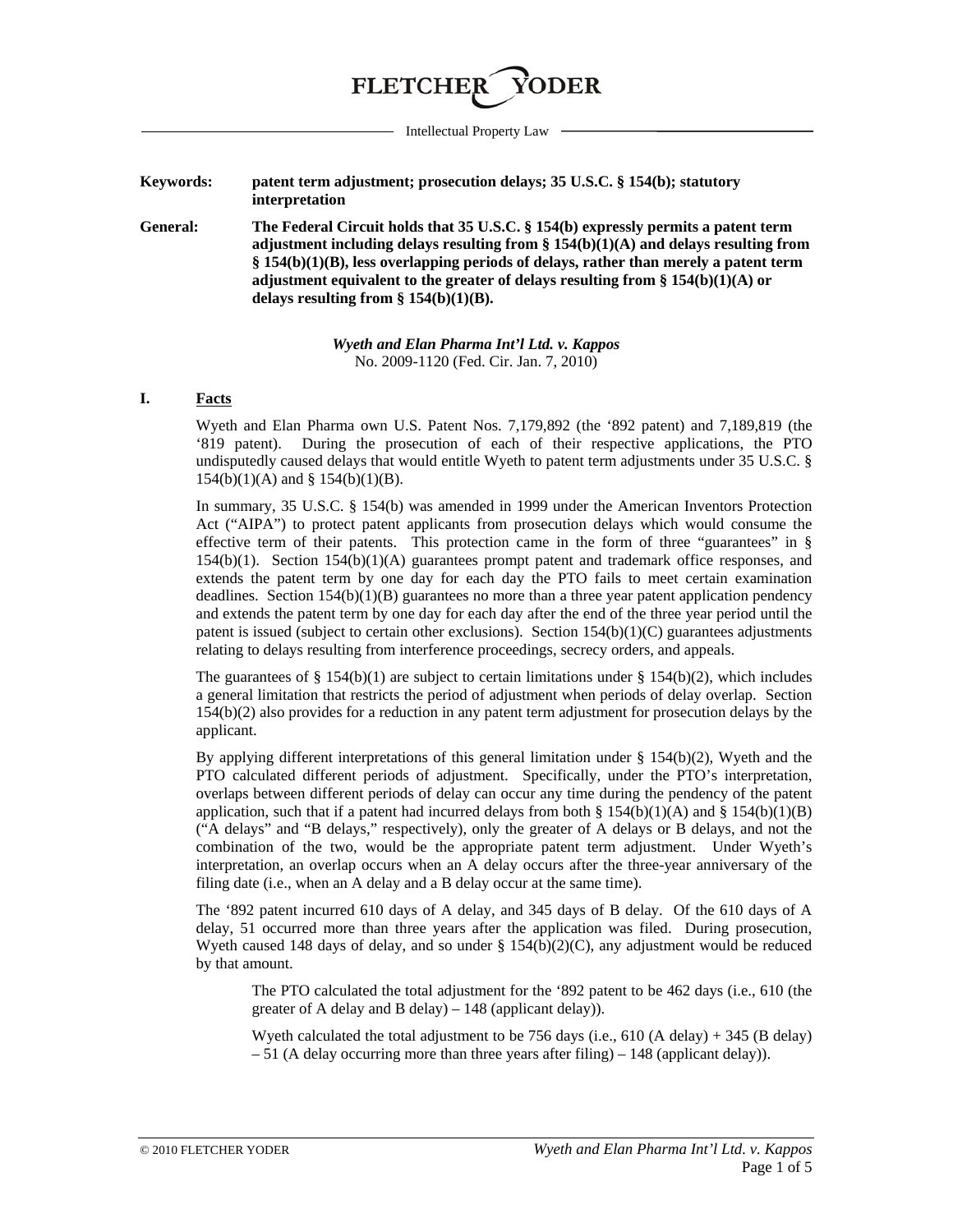The '819 patent incurred 336 days of A delay and 827 days of B delay. Of the 336 days of A delay, 106 occurred more than three years after the application was filed. During prosecution, Wyeth caused 335 days of delay.

The PTO calculated the total adjustment for the '819 patent to be 492 days (i.e., 827 (the greater of A delay and B delay) – 335 (applicant delay)).

Wyeth calculated the total adjustment to be 772 days (i.e., 336 (A delay) + 827 (B delay)  $-106$  (A delay occurring more than three years after filing)  $-335$  (applicant delay)).

Wyeth filed petitions for reconsideration of the adjustments with the PTO, and then filed this action in the district court. Both parties filed motions for summary judgment, and the district court granted Wyeth's motion, finding that the PTO had misinterpreted 35 U.S.C. § 154(b)(2).

# **II. Issue**

Did the district court err in its interpretation of 35 U.S.C. § 154(b)(2)?

#### **III. Discussion**

No. The Federal Circuit found no ambiguity in the terms "periods of delay" and "overlap" in the language of 35 U.S.C. § 154(b)(2). The "overlap" limitation in the statute only arises when periods of delay resulting from the violations of the three guarantees provided by 35 U.S.C. § 154(b)(1) actually overlap. Each of the guarantees expressly define the circumstances and periods under which they apply, and so any overlap between the guarantees can only be interpreted to cover delay periods which may be classified by more than one guarantee (e.g., both an A delay and a B delay).

An A delay may begin from the date the PTO misses an examination deadline and ends when the PTO takes the appropriate action. A B delay can only begin three years after the filing date of the application and ends when the application issues (subject to certain exclusions). Thus, A delays and B delays have different timelines, and there is no "overlap" of the two delay periods unless A delays and B delays occur at the same time. The Federal Circuit explained that under the PTO's "strained interpretation," a B delay can occur any time after the application is filed, since an "overlap" has been interpreted to be any overlap in time. This interpretation is contrary to the language of § 154(b) in which a B delay does not start until three years after the application is filed.

The PTO argued that using both A and B delays to adjust a patent term would be double counting delays, because A delays ultimately lead to B delays. Further, the court's interpretation of the statute may lead to imbalanced treatment of similarly-situated patentees. However, the Federal Circuit upheld the proper interpretation of the statute, stating that "this court does not take upon itself the role of correcting all statutory inequities…."

The Federal Circuit also examined the legislative history of the 1999 AIPA, first stating that "only a 'most extraordinary showing of contrary intentions' by Congress justifies a departure from the plain language of a statute." *Garcia v. United States*, 469 U.S. 70, 75 (1984). The PTO brought to attention a House report analysis of the AIPA which guarantees diligent applicants "at least a 17-year term." H.R. Rep. No. 106-464, at 125 (1994). The PTO offered that at that time, the average patent pendency was 25 months, meaning that most patents received more than a 17-year term. However, the Federal Circuit found that the PTO's interpretation would create a seventeen year term cap. The context of the House report does not suggest this cap, and instead suggests an intent to provide adequate protection for a patent term, which may often be "considerably more" than 17 years.

The PTO also offered legislative history analysis of § 154(b) before the enactment of AIPA, which only provided for C delays. Further, earlier versions of the AIPA added only A delays, and later, B delays. The PTO suggested that Congress did not intend to adjust for A delays when A delays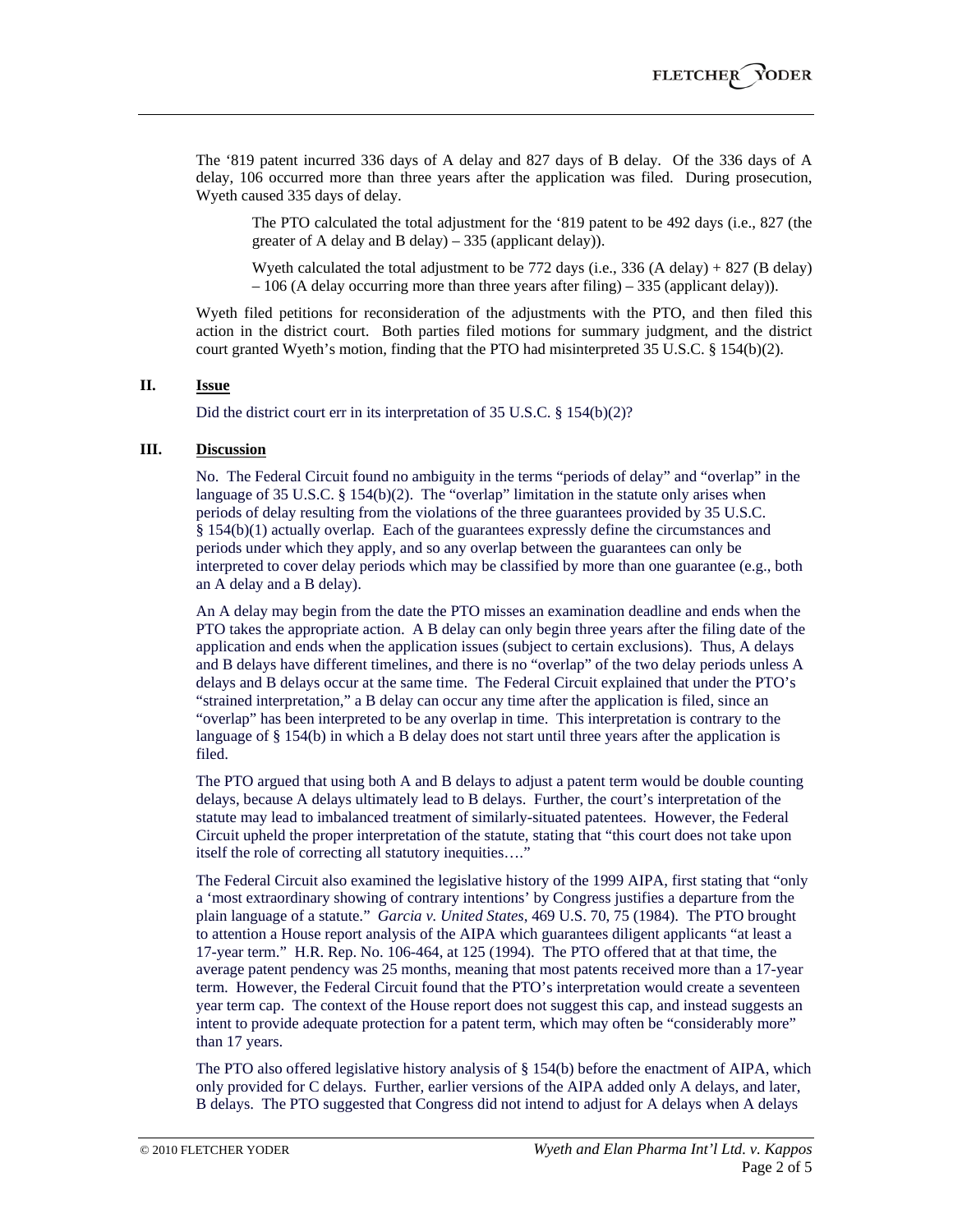occurred during the first three years of prosecution. However, the Federal Circuit found these "ambiguous timing observations" to be "wholly irrelevant to the interpretation of the law itself."

The PTO lastly contended that the PTO's interpretation is entitled to deference, and cites *Chevron U.S.A., Inc. v. Natural Resources Defense Council, Inc.*, 467 U.S. 837 (1984) and *Skidmore v. Swift & Co.*, 323 U.S. 134 (1944). However, the Federal Circuit found no reason to afford special deference to the PTO's interpretation, as the language of the statute is unambiguous.

# **IV. Conclusion**

The Federal Circuit affirmed the judgment of the district court, finding that the language of § 154(b) is clear and unambiguous, and is in contrast with the PTO's interpretation. Specifically, the overlaps in periods of delay under § 154(b)(2) refer to delay periods which occur at the same time. If an A delay occurs on a different day than a B delay, then these two days to not overlap under § 154(b)(2).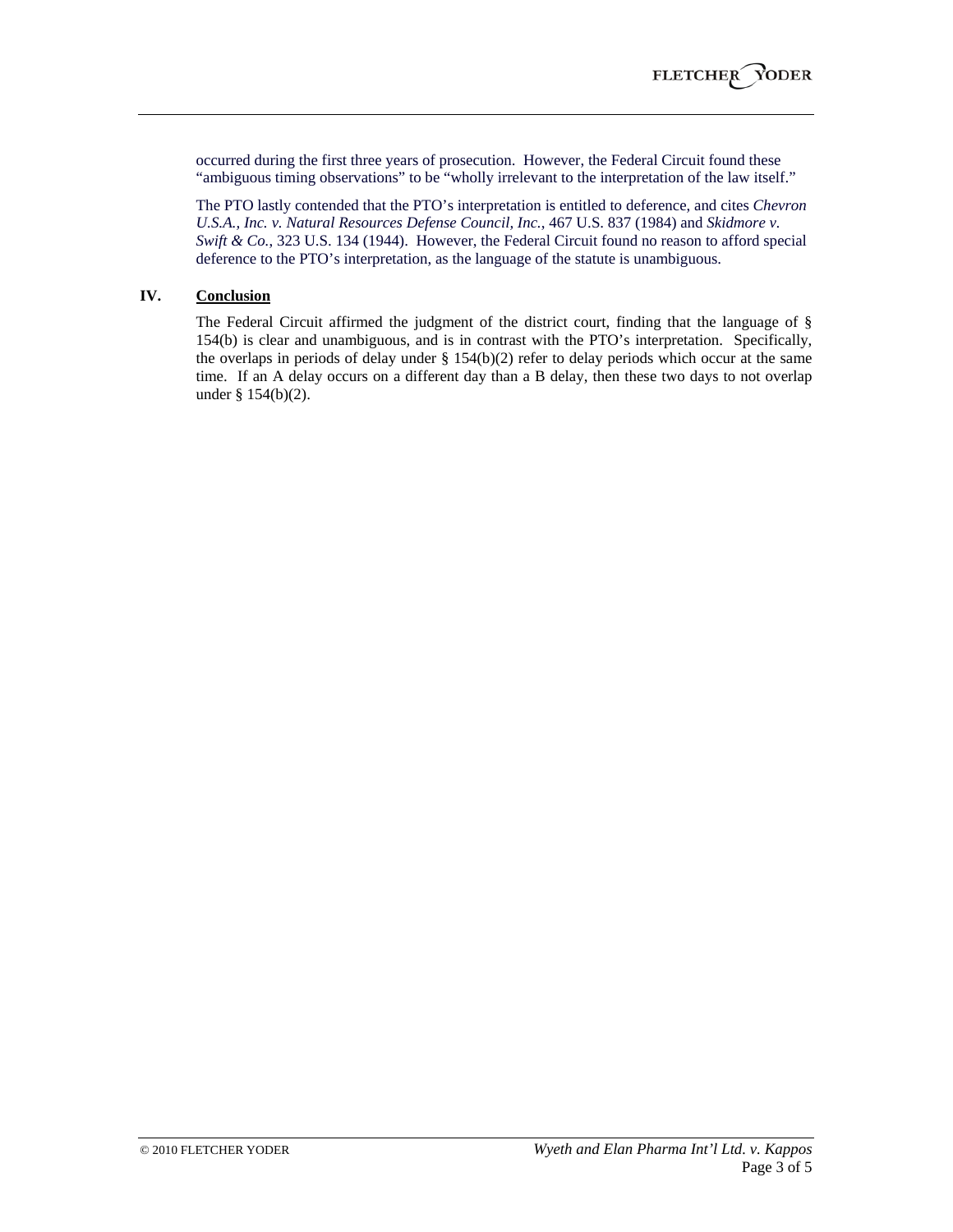### **§ 154. Contents and term of patent; provisional rights**

(b) Adjustment of Patent Term.—

(1) Patent term guarantees.—

(A) Guarantee of prompt patent and trademark office responses.— Subject to the limitations under paragraph (2), if the issue of an original patent is delayed due to the failure of the Patent and Trademark Office to—

(i) provide at least one of the notifications under section 132 of this title or a notice of allowance under section 151 of this title not later than 14 months after—

(I) the date on which an application was filed under section 111 (a) of this title; or

(II) the date on which an international application fulfilled the requirements of section 371 of this title;

(ii) respond to a reply under section 132, or to an appeal taken under section 134, within 4 months after the date on which the reply was filed or the appeal was taken;

(iii) act on an application within 4 months after the date of a decision by the Board of Patent Appeals and Interferences under section 134 or 135 or a decision by a Federal court under section 141, 145, or 146 in a case in which allowable claims remain in the application; or

(iv) issue a patent within 4 months after the date on which the issue fee was paid under section 151 and all outstanding requirements were satisfied,

the term of the patent shall be extended 1 day for each day after the end of the period specified in clause (i), (ii), (iii), or (iv), as the case may be, until the action described in such clause is taken.

(B) Guarantee of no more than 3-year application pendency.— Subject to the limitations under paragraph (2), if the issue of an original patent is delayed due to the failure of the United States Patent and Trademark Office to issue a patent within 3 years after the actual filing date of the application in the United States, not including—

(i) any time consumed by continued examination of the application requested by the applicant under section 132 (b);

(ii) any time consumed by a proceeding under section 135 (a), any time consumed by the imposition of an order under section 181, or any time consumed by appellate review by the Board of Patent Appeals and Interferences or by a Federal court; or

(iii) any delay in the processing of the application by the United States Patent and Trademark Office requested by the applicant except as permitted by paragraph  $(3)(C)$ ,

the term of the patent shall be extended 1 day for each day after the end of that 3-year period until the patent is issued.

(C) Guarantee or adjustments for delays due to interferences, secrecy orders, and appeals.— Subject to the limitations under paragraph (2), if the issue of an original patent is delayed due to—

(i) a proceeding under section 135 (a);

(ii) the imposition of an order under section 181; or

(iii) appellate review by the Board of Patent Appeals and Interferences or by a Federal court in a case in which the patent was issued under a decision in the review reversing an adverse determination of patentability,

the term of the patent shall be extended 1 day for each day of the pendency of the proceeding, order, or review, as the case may be.